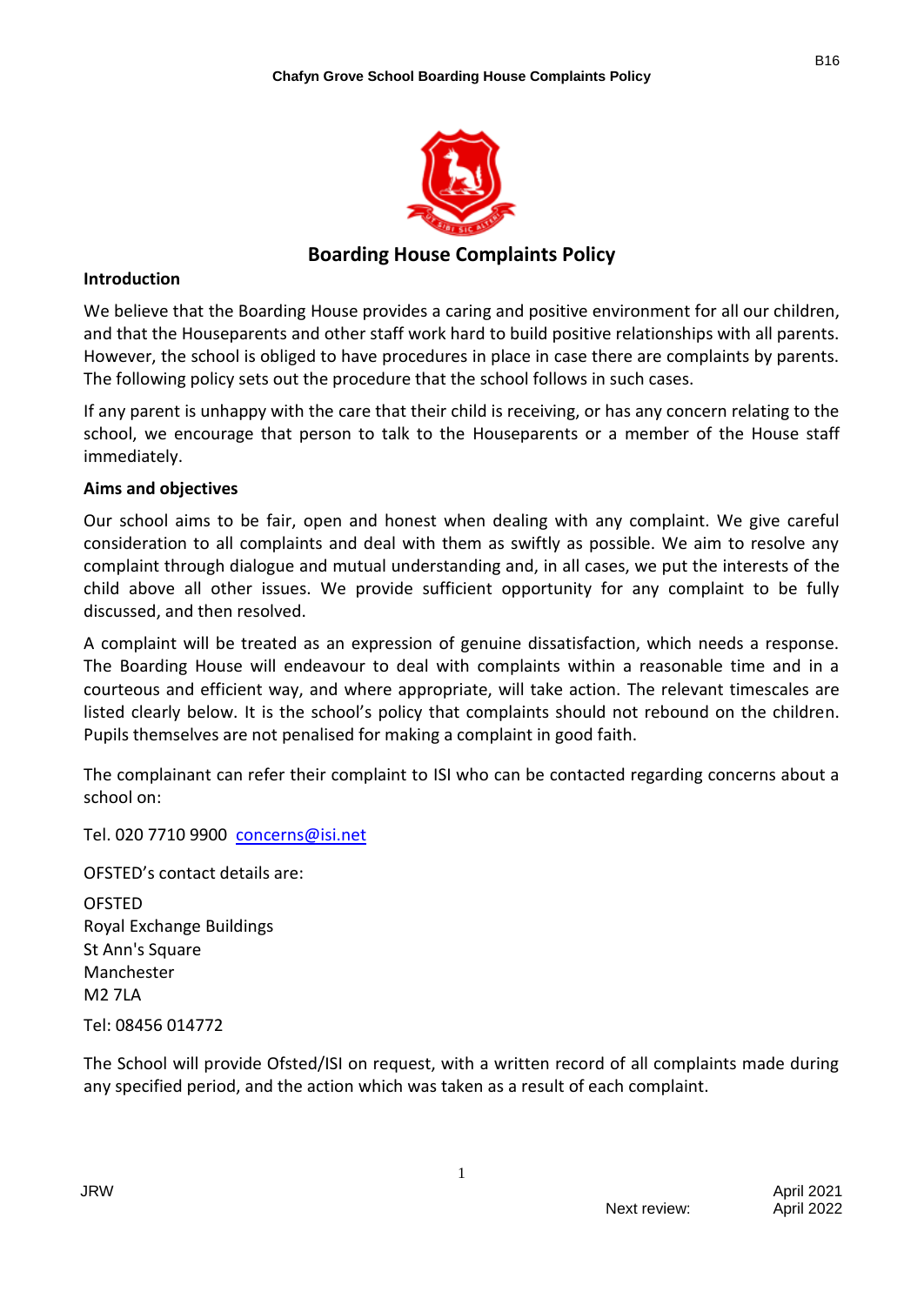### **The complaints process**

#### **Stage One: Informal resolution**

If a parent is concerned about anything to do with the care that we are providing in the House, they should, in the first instance, discuss the matter with the Houseparents (Mr and Mrs Webster). Most matters of concern can be dealt with in this way. All of the House staff work hard to ensure that each boarder is happy in the House and sees Boarding as a positive experience; they always want to know if there is a problem, so that they can take action before the problem seriously affects the child's wellbeing.

Complaints about Boarding made directly to a member of the school's senior management team will usually be referred to the Head of Boarding (Mr Webster) unless they deem it appropriate to deal with the matter personally.

The Head of Boarding (or Headmaster), will make a written note (dated) of any parental concerns or complaints. Once communicated, a complaint will be responded to within three working days. If more time is needed, that will be explained within that time frame.

Where a parent feels that a situation has not been resolved through contact with the Houseparents, the Houseparent and parent fail to reach a satisfactory resolution or their concern is of a sufficiently serious nature, parents will be advised to proceed with their complaint in accordance with stage 2 of this procedure.

#### **Stage 2 – Formal Resolution**

If the complaint cannot be resolved on an informal basis, then the parents should put their complaint in writing to the Headmaster who will arrange for them to make an appointment to discuss the matter. The Headmaster considers any such complaint very seriously and investigates each case thoroughly. Most complaints are normally resolved at this stage. The Headmaster will **keep written records** of all actions and interviews held in relation to the complaint.

Once the Headmaster is satisfied that, so far as is practicable, all of the relevant facts have been established, a decision will be made and parents will be informed of this decision in writing. The Headmaster will also give reasons for his decision. Normally no complaint dealt with at any level below the Governing Body should remain unresolved for longer than five working days. When resolution will take longer than this, the parent must be kept informed and told why.

# **If parents are still not satisfied with the decision, they should proceed to Stage 3** of this Procedure.

Should a parent have a complaint about the Headmaster, s/he should first make an informal approach to one of the members of the governing body, who is obliged to investigate it within one working week. The Governor in question will do all s/he can to resolve the issue through a dialogue with the school, but if a parent is unhappy with the outcome, s/he can make a formal complaint involving a panel hearing, as outlined below.

2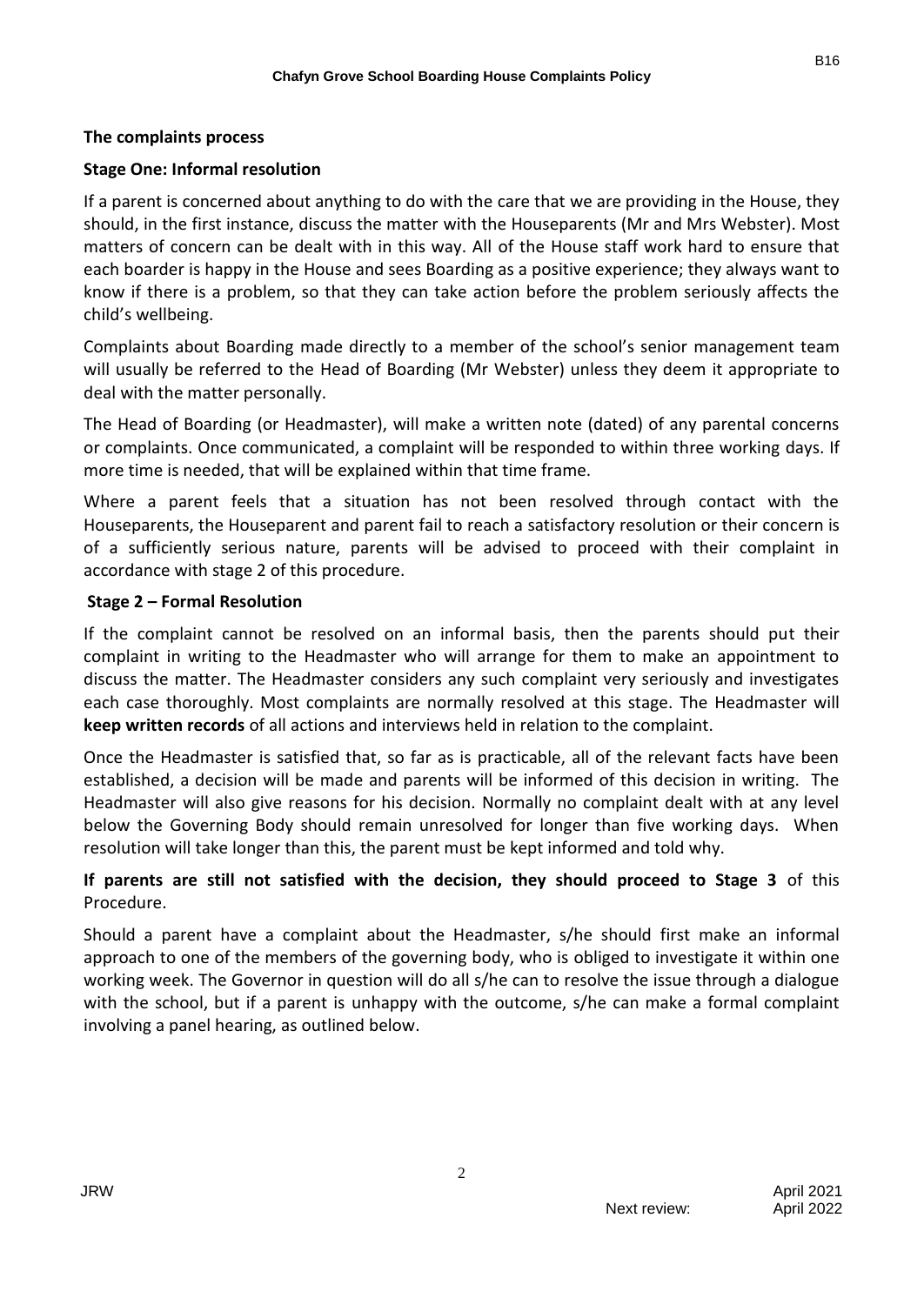# **Stage 3: Panel Hearing**

If an informal complaint and subsequent discussions have failed to resolve an issue, then a formal complaint should be made to the governing body. This complaint must be made in writing, stating the nature of the complaint and the actions of the school so far. This written complaint should be sent to the Chairman of Governors, who will convene a complaints panel.

The complaints panel, represented by no fewer than two Governors (neither of whom is involved in the matter under investigation) and one other person independent of the management and running of the school, must consider all written complaints within a maximum of three working weeks. A meeting will be arranged to discuss the complaint; the panel will give the parents at least three days' notice of the meeting, allowing for parents to attend the meeting and be accompanied at the meeting if they so wish.

After hearing all the evidence, including that gathered through further investigation, should it be necessary, the panel will consider their findings and will reach a decision. They may make recommendations. This process will be completed within 7 days of the hearing. The Panel's findings, their reasons and any recommendations, will be sent in writing to the parents, the Headmaster, the Governors and, where relevant, the person complained about. The Governing body does all it can at this stage to resolve the complaint to the parent's satisfaction.

**Parents can be assured that all concerns and complaints will be treated seriously and confidentially. Correspondence, statements and records will be kept confidential except in so far as is required of the school by paragraph 6(2)(j) of the Education (Independent Schools Standards) Regulations 2003; where disclosure is required in the course of the school's inspection; or where any other legal obligation prevails.**

In addition to the procedures above:

- This policy is available to all staff and boarders;
- Boarders and their parents are informed how to contact ISI regarding Boarding welfare and this information is displayed prominently around the school.
- Pupils are not penalised for making a complaint in good faith;
- All written records of complaints are reviewed annually by both the Headmaster and the Chairman of Governors;
- Complaints are resolved either to the complainant's satisfaction, or with an otherwise appropriate outcome which balances the rights and duties of pupils;
- Complaints relating to Boarding will be clearly identified as such in records.

*In the last academic year, no complaints were taken forward to the panel stage.*